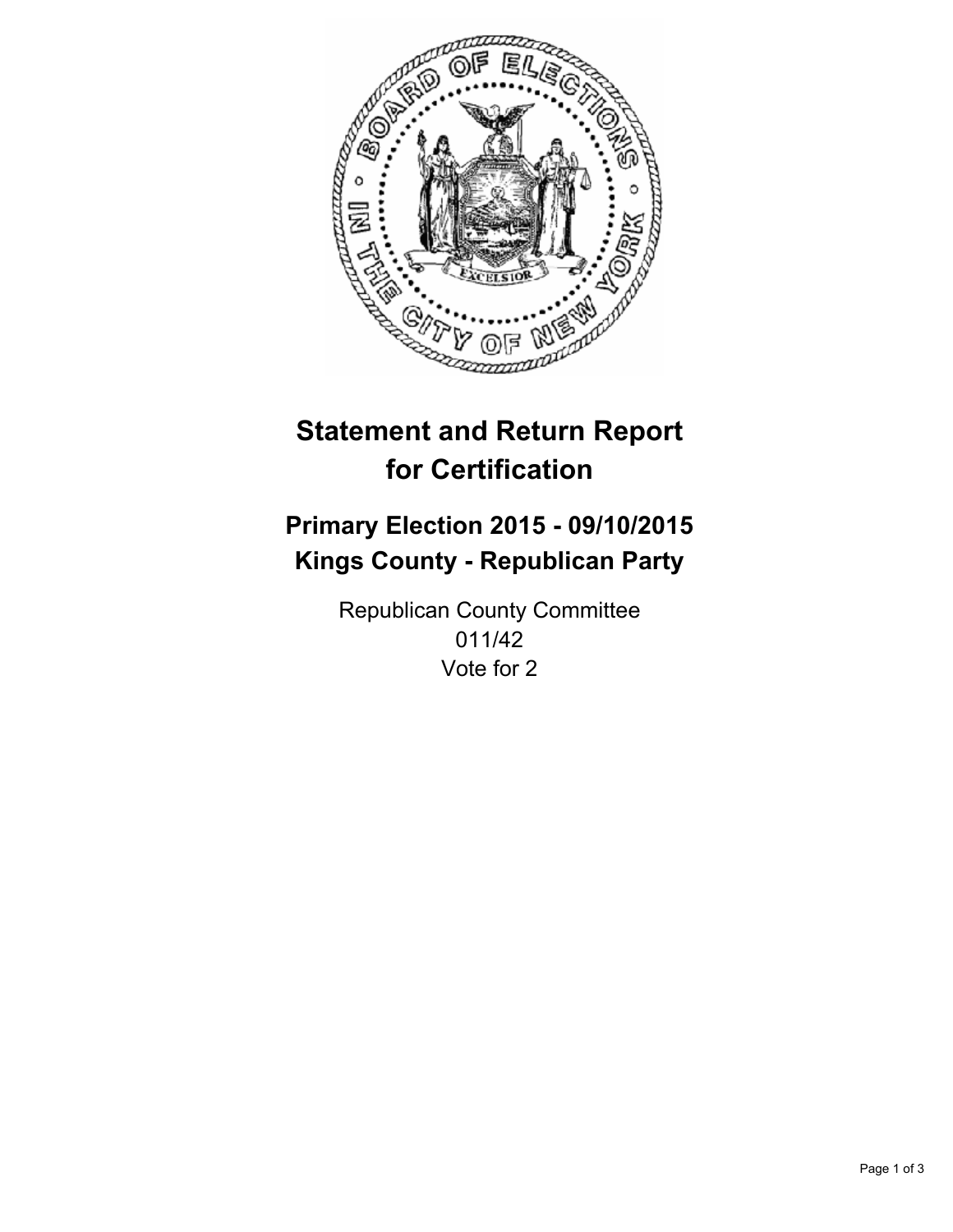

### **Assembly District 42**

| <b>PUBLIC COUNTER</b>                                    |   |
|----------------------------------------------------------|---|
| ABSENTEE/MILITARY                                        | 0 |
| <b>AFFIDAVIT</b>                                         | 0 |
| <b>Total Ballots</b>                                     |   |
| Less - Inapplicable Federal/Special Presidential Ballots | 0 |
| <b>Total Applicable Ballots</b>                          |   |
| NIGEL POWELL                                             |   |
| <b>STACY JACKSON</b>                                     | 0 |
| <b>NAOMI SCHEIER</b>                                     | 0 |
| <b>HERMAN HALL</b>                                       |   |
| <b>Total Votes</b>                                       |   |